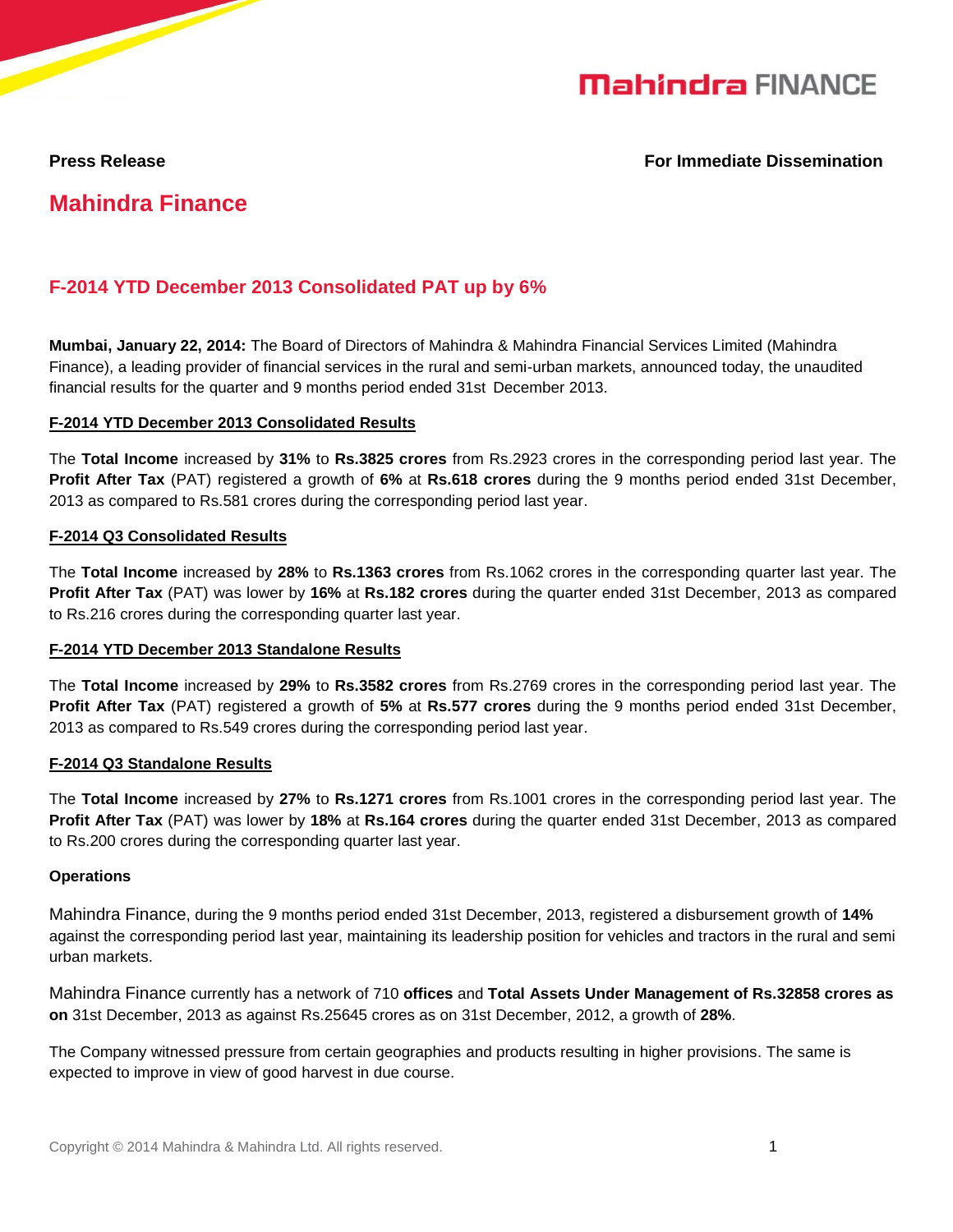

The Company continued to broad base its consortium of lenders by bringing in new Banks, Mutual Funds, Insurance Companies and Trusts.

#### **SUBSIDIARIES**

#### **Mahindra Insurance Brokers Limited (MIBL)**

During the 9 months period ended 31<sup>st</sup> December 2013, MIBL registered **income at Rs.78.7 crores** as against Rs.60.7 crores, registering a growth of **30%** over the same period previous year. The **Profit After Tax (PAT) was Rs.29.0 crores** as against Rs.23.7 crores, registering a growth of **22%** over the same period previous year.

During the quarter ended December 31, 2013, MIBL registered **income** at **Rs.29.6 Crores** as against Rs.24.7 Crores, registering a growth of 20% over the same period previous year. The **Profit After Tax (PAT)** was **Rs.12.2 Crores** as against Rs.9.7 Crores, registering a growth of **26%** over the same period previous year.

### **Mahindra Rural Housing Finance Limited (MRHFL)**

During the 9 months period ended 31<sup>st</sup> December 2013, MRHFL disbursed Rs. 391.7 Crores as against Rs. 281.2 Crores during the same period previous year, registering a growth of **39 %** over the same period previous year. MRHFL registered **income at Rs.146.6 crores** as against Rs.97.0 crores, a growth of **51%** over the same period previous year. The **Profit After Tax (PAT)** was **Rs. 14.6 Crores** as against Rs. 11.6 Crores, registering a growth of **26%** over the same period previous year.

During the quarter ended 31st December 2013, MRHFL **disbursed Rs. 140.8 Crores** as against Rs. 104.3 Crores during the same period previous year, registering a growth of **35%** over the same period previous year. MRHFL registered **income at Rs.54.6 crores** as against Rs.37.4 crores, a growth of **46%** over the same period previous year. The **Profit After Tax (PAT)** was **Rs. 5.43 Crores** as against Rs.5.38 Crores, registering a growth of **1%** over the same period previous year.

#### **About Mahindra & Mahindra Financial Services Limited**

Mahindra & Mahindra Financial Services Limited (Mahindra Finance), part of the US \$16.7 billion Mahindra Group, is one of India's leading non-banking finance companies with a pan India presence. Focused on the rural and semi-urban sector, it provides finance for vehicles and tractors and has the largest network of branches amongst NBFC's operating in these areas.

Mahindra Insurance Brokers Limited (MIBL) a subsidiary of Mahindra Finance is a licensed Composite Broker providing Direct and Reinsurance broking services.

Mahindra Rural Housing Finance Limited (MRHFL) a subsidiary of Mahindra Finance provides loans for purchase, renovation, construction of houses to individuals in the rural areas of the country.